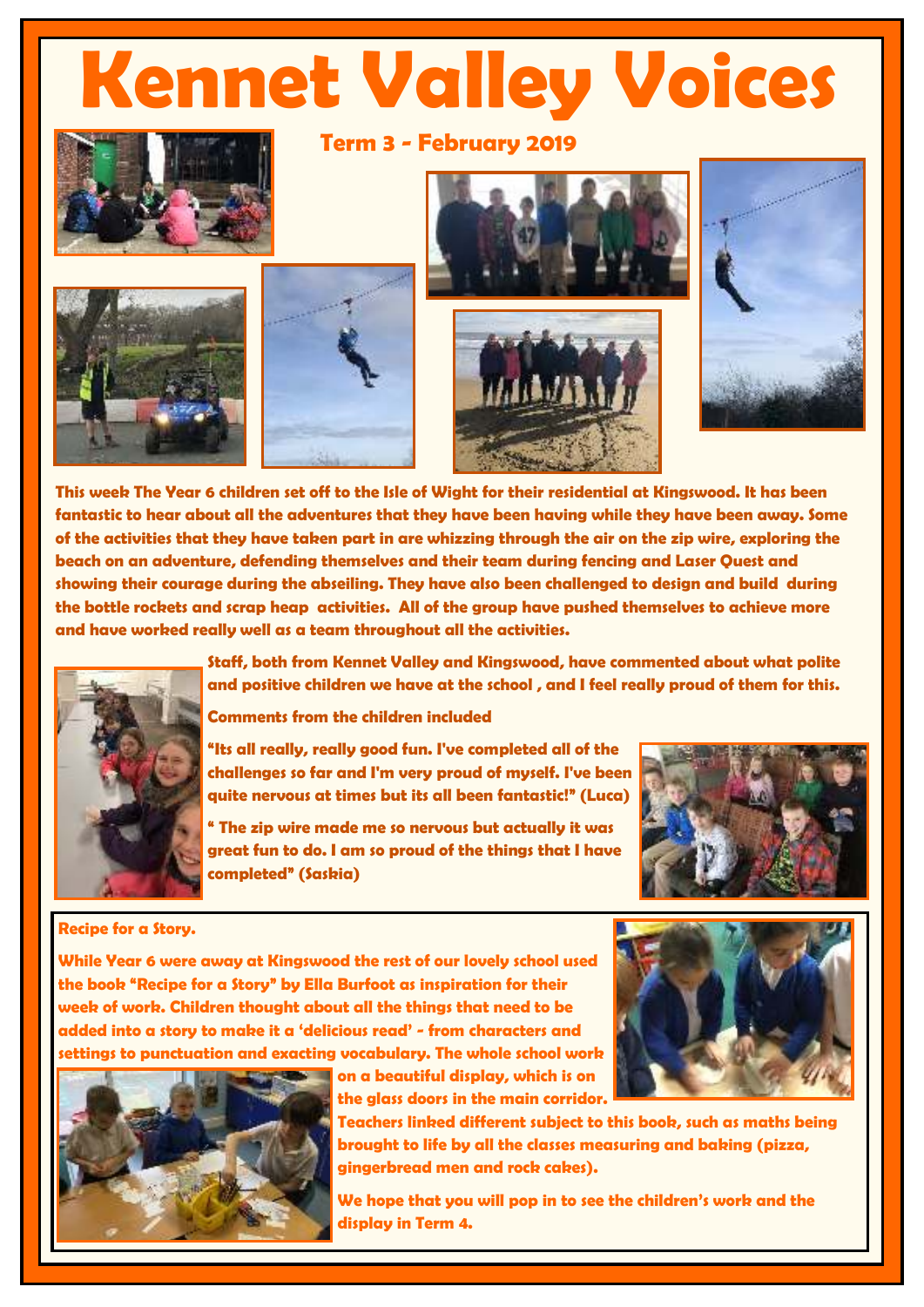## **Open the Book.**

**Last Wednesday (6th Feb) a group of Year 5 and 6 children led Collective Worship in our first 'Open the Book' session of the year. 'Open the Book' is a nationwide Collective Worship initiative usually run by local volunteering parishioners. Due to a shortage in our local community however, the children have taken the initiative to run it themselves - the only child led Open the Book in the country! (That we know of..!). The children took the challenge in their stride and led a confident, thought-provoking and engaging Worship session. Based on the story of the 'Ten Lepers', the Open the Book team retold the story with accompanying actions, a poem and well thought out questions to the audience. The younger children in return responded with excellent and considerate answers demonstrating the ingrained Christian ethos which is present throughout the whole school community. It was wonderful to see the support from parents too in the audience and we look forward to welcoming everyone to the next Open the Book session at Easter! Miss Hughes** 





**On Wednesday 6th February 2019, I attended an 'Open the Book' assembly, this was led by a group of year 6 students. They confidently led the retelling of a story about Jesus healing the lepers, reciting a poem and also engaging the younger children in the audience by asking questions around what their thoughts were about this story. They showed themselves to have a meaningful understanding of the topic in the questions and answers received, they rewarded the younger children enthusiastically when a question was answered correctly with house points and raffle tickets. They also led the school and audience with The Peace and lighting of the candle. This was the first Open the Book Collective Worship and was very enjoyable to watch the children, I look forward to the next one.** Mrs Jones **Mrs** Jones

**Hello, my name is Miss Burrows. I have recently moved from Wales to England and I am studying for my PGCE at Bath Spa University. I feel extremely fortunate to have been able to spend time in Otter class as part of my studies; I have found them a joy to teach.** 

**My desire is to develop so that I can fulfil my full potential and be the best that I can be, making a positive difference to the children I teach and helping them to be the best that they can be.** 

**In the time I have been at Kennet Valley I think the children have taught me as much as I have taught them, which has given me the determination to continue in my chosen profession.** 

**I know the time I have spent at Kennet Valley will stay with me throughout my career and will always be an inspiration for me.** 

**Thanks to everyone for making me so welcome.** 

**Miss Burrows.** 





**P.E. - This term we have continued to cover a wide range of P.E. in school. Children have had the opportunity to take part in gymnastics, which includes balance work, team work and using the hall equipment. They have also been practising their handball skills, netball, dance and hockey. This week we have had two children take part in the Sports Leaders workshop and 10 of our Year 4 children took part in the Handball festival and WON! We played Osbourne school in** 







**the final and the score was 11-5** 





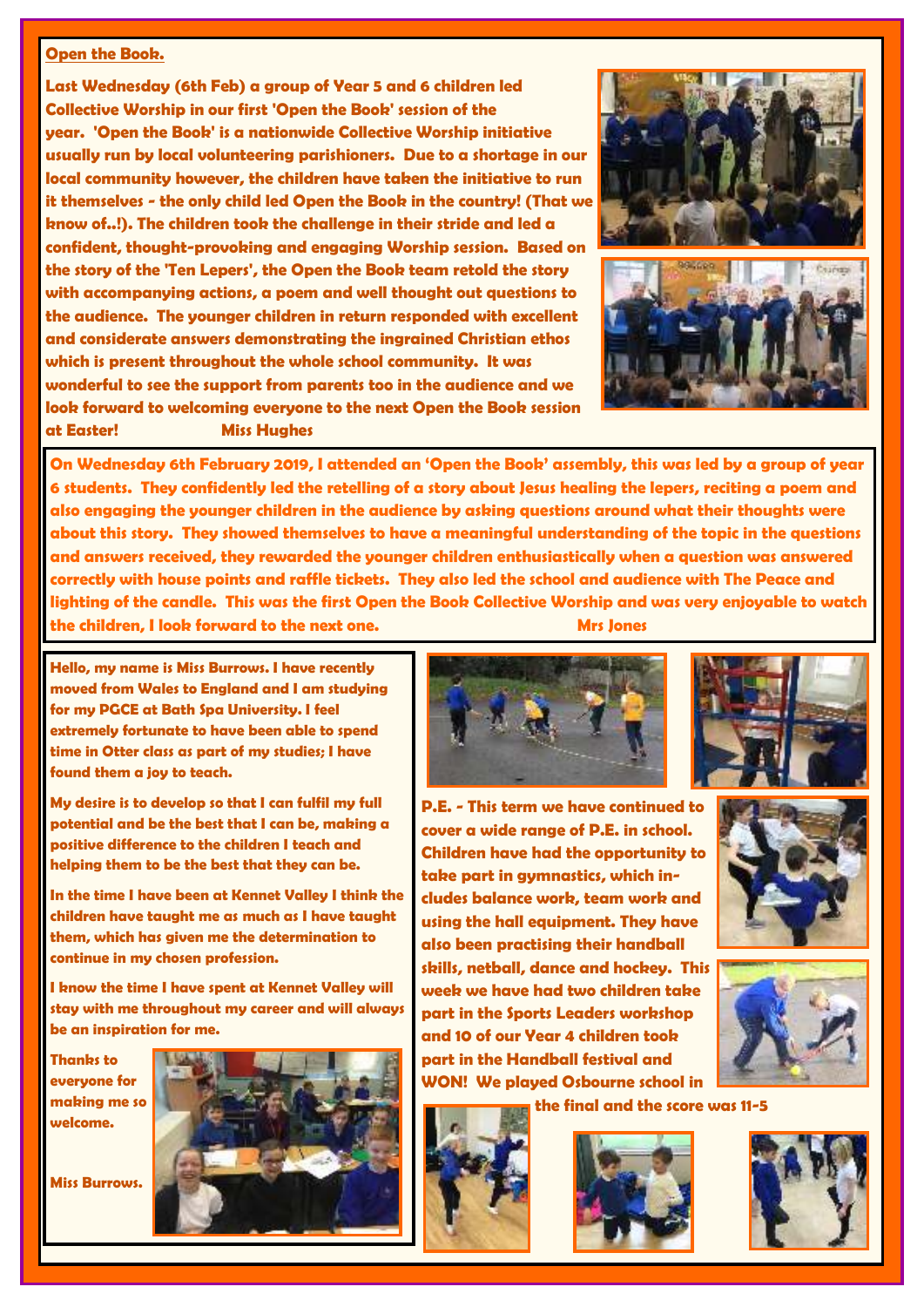**Shared collective worship every Friday morning is a wonderful way to end the week. It is a very special opportunity to hear and see what our children have been doing during the week, and allows us parents to show our interest and encouragement in a subtle way. It is also a real treat to see the Stars of the Week awarded alongside other successful achievements in and out of school. I encourage all parents to support this when they can as the children and staff love seeing us there.** 

**Having handed out so many reading certificates since the start of the year, it is clear that we have a lot of enthusiastic readers here at Kennet Valley School. Whether you've just received your 20 reads or 120 reads, it's great to see everyone having a go.**

**With this in mind, we decided that it would be interesting to have a Mystery Book event in Term 4. I have already received some books from parents, ready to be wrapped, and those parents that have seen me have expressed how much they are looking forward to the event, as I am myself. I can't wait to find a mystery book to take home and read!** 

**I hope that the children use the event to try out a different style of book, one that perhaps they might never have chosen for themselves and that they enjoy being able to share their books at home.** 

**By Mrs Smith** 

**Mrs Byford** 

**What a fantastic music week! I could not stop smiling.** 

**The Samba workshop was an epic success, and it was clear that all classes enjoyed working with Raz. The children learned the names of different Brazilian instruments and worked together to create an ensemble piece of music that raised the roof of the school hall.** 

**"I loved following the hand signals - the rumble was my favourite bit".**

 **There was a wealth of opportunity for the children to access music throughout the week and we even managed to link it with writing, RE, art and numeracy. We even linked science with music by completing several sound experiments. Each class experimented with different instruments, including using garage band on the iPads. Everybody loved performing and you could sense the creative buzz throughout the school.** 

**Jo Sercombe returned with her gospel workshop and inspired the children to learn traditional songs as well as tunes from Disney. I have always been proud of our school's singing and Thursday was no exception.** 

**I hope parents enjoyed the showcase sessions and it was fantastic to see so many friendly faces supporting our children.** 

**We topped the week off with the FRIENDS' silent disco proving to be an excellent success for both children and volunteers. There is nothing funnier than walking into a busy room, filled with the sound of children dancing to their choice of song with no music to be heard. Definitely one to do again.** 

**Thank you to everybody who supported Music Week, and hopefully it will be here to stay.**